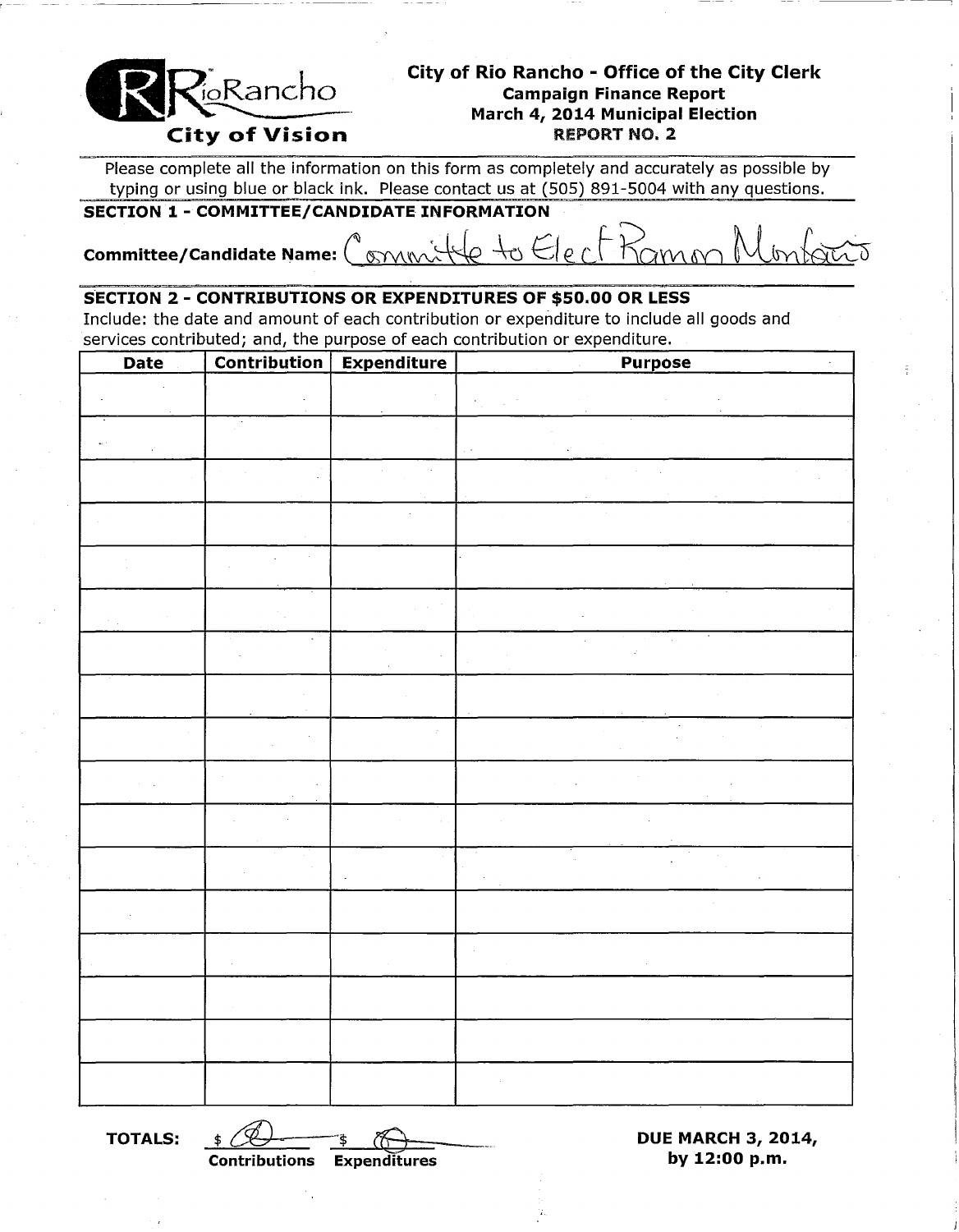### **CITY OF RIO RANCHO - CAMPAIGN FINANCE** REPORT NO.2

#### **PAGE 2 - Committee Name:**

**SECTION 3 - CONTRIBUTIONS OR EXPENDITURES OF MORE THAN \$50.00 (Cumulative)**  Include: the name and address of the person or entity from whom any cumulative contribution or expenditure of more than \$50.00 was received or made; the date and amount of each contribution or expenditure to include all goods and services contributed; and, the purpose of each contribution or expenditure.

| Date           |                             | <b>Contribution Expenditure</b>                                      | <b>Name/Address</b>                        | <b>Purpose</b>                                                                                                                                  |
|----------------|-----------------------------|----------------------------------------------------------------------|--------------------------------------------|-------------------------------------------------------------------------------------------------------------------------------------------------|
|                |                             |                                                                      |                                            |                                                                                                                                                 |
|                |                             |                                                                      |                                            |                                                                                                                                                 |
|                |                             |                                                                      |                                            |                                                                                                                                                 |
|                |                             |                                                                      |                                            |                                                                                                                                                 |
|                |                             |                                                                      |                                            |                                                                                                                                                 |
|                |                             |                                                                      |                                            |                                                                                                                                                 |
|                |                             |                                                                      |                                            |                                                                                                                                                 |
|                |                             |                                                                      |                                            |                                                                                                                                                 |
|                |                             |                                                                      |                                            |                                                                                                                                                 |
|                |                             |                                                                      |                                            |                                                                                                                                                 |
|                |                             |                                                                      |                                            |                                                                                                                                                 |
|                |                             |                                                                      |                                            |                                                                                                                                                 |
|                |                             |                                                                      |                                            |                                                                                                                                                 |
|                |                             |                                                                      |                                            |                                                                                                                                                 |
|                |                             |                                                                      |                                            |                                                                                                                                                 |
|                |                             |                                                                      |                                            |                                                                                                                                                 |
|                |                             |                                                                      |                                            |                                                                                                                                                 |
|                |                             |                                                                      |                                            | $\sim$                                                                                                                                          |
|                |                             |                                                                      |                                            | $\sim 0.01$                                                                                                                                     |
|                |                             |                                                                      |                                            | $\mathcal{L}^{\mathcal{L}}(\mathcal{A},\mathcal{C})$ , where $\mathcal{L}^{\mathcal{L}}(\mathcal{A},\mathcal{C})$<br>$\alpha_{\rm c} \sim 10^4$ |
|                |                             |                                                                      |                                            | $\sim$ $\sim$                                                                                                                                   |
| <b>TOTALS:</b> | \$∕<br><b>Contributions</b> | $\begin{array}{c}\n\updownarrow \\ \hline\n\end{array}$ Expenditures | <b>DUE MARCH 3, 2014,</b><br>by 12:00 p.m. |                                                                                                                                                 |